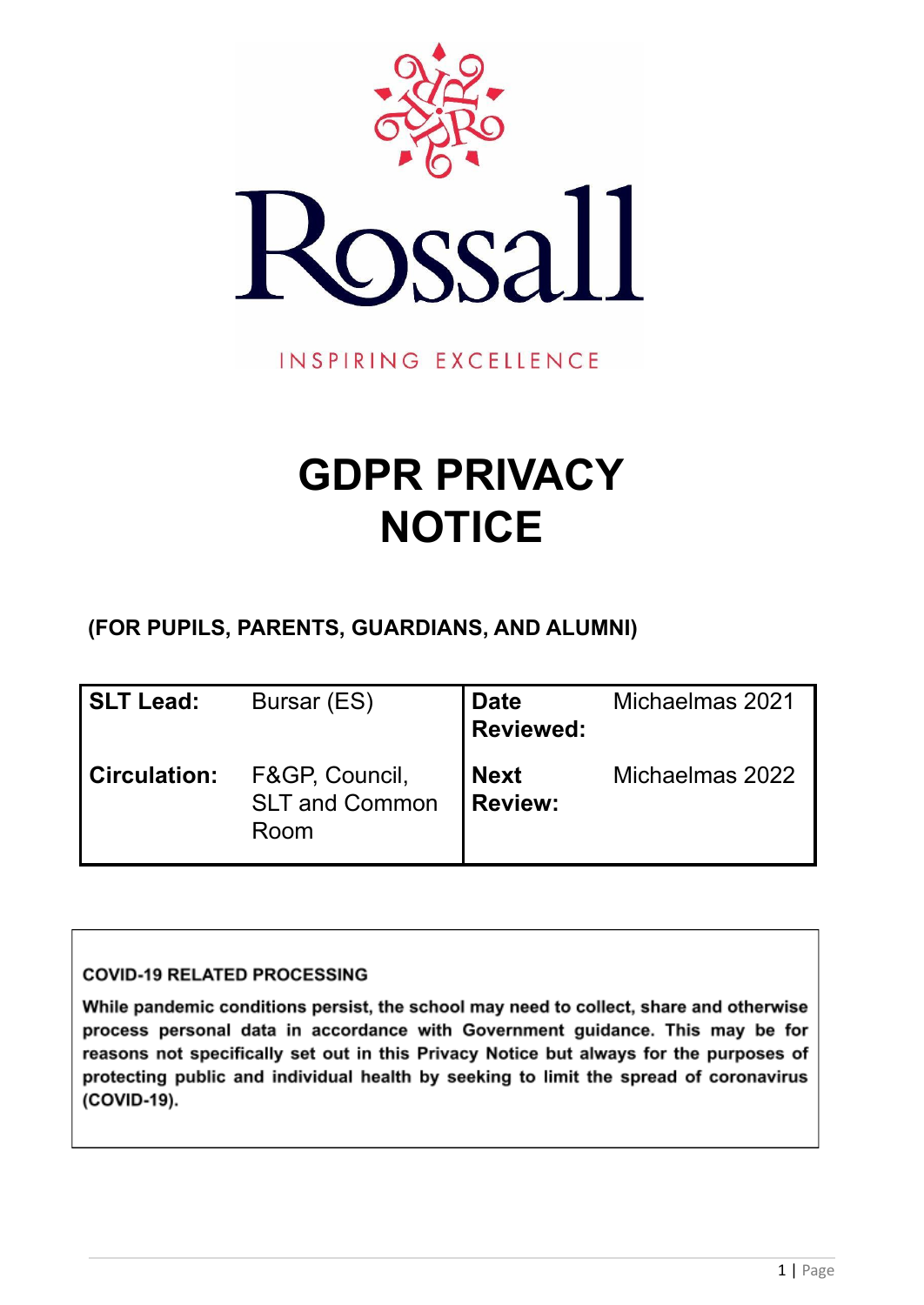#### **WHO WE ARE**

The Corporation of Rossall School is a charitable organisation, registration number 526685. For day to day operations and communications, The Corporation of Rossall School is referred to as Rossall School (herein referred to as the "School")

The School is a coeducational independent school for children aged between 0 and 18 years. Its primary function is the education and wellbeing of its pupils.

For the purposes of this Privacy Notice, the School includes the Rossall Foundation a separate charity, registration number 5585637 and the Old Rossallian Club which is a separate alumni organisation. It also includes Rossall Enterprise which is its trading subsidiary (Company Registration Number 02028626).

The School is the Data Controller for the purposes of Data Protection Law<sup>1</sup> which means it determines how an individual's personal data is processed and for what purpose. The School's ICO registration number is Z9394266.

## **WHAT THIS PRIVACY NOTICE IS FOR**

This Privacy Notice is intended to provide information about how the School will use (or "process") personal data about individuals including: its staff<sup>2</sup>, its current, past and prospective pupils and their parents, carers or guardians (referred to in this policy as "parents"). Collectively, we refer to these individuals as the School's community.

This information is provided because Data Protection Law gives individuals rights to understand how their data is used. Staff, parents and pupils are all encouraged to read this Privacy Notice and understand the School's obligations to its entire community. However, the School has a separate Data Protection Policy and Privacy Notice applicable to its employees and other staff.

This **Privacy Notice** applies alongside any other information the School may provide about a particular use of personal data, for example when collecting data via an online or paper form.

This **Privacy Notice also** applies in addition to the School's other relevant terms and conditions and policies, including:

- any contract between the School and its staff or the parents of pupils;
- the School's policy on taking, storing and using images of children;
- the School's EYFS acceptable use of mobile phones, cameras and recording devices
- the School's CCTV policy;
- the School's Record Keeping Policy;
- the School's Pupil Sanction Records;
- the School's safeguarding, pastoral, low level concerns or health and safety policies, including as to how concerns or incidents are recorded; and
- the School's IT policies, including its Acceptable Use policy, eSafety policy Pupils use of ICT, Mobile Phones and Electronic Devices Policy.

Anyone who works for, or acts on behalf of, the School (including staff, volunteers, governors and service providers) should also be aware of and comply with this Privacy Notice and the School's Data Protection Policy for staff, which also provides further information about how personal data about those individuals will be used.

<sup>&</sup>lt;sup>1</sup> The relevant legislation includes both the General Data Protection Regulation, as retained and applied in the UK ("UK GDPR"), and the UK Data Protection Act 2018, as well as other supporting legislation (e.g. e-Privacy, direct marketing). However, depending on how the School has chosen to present its policy, it may set the wrong tone to start making immediate reference to black-letter law: a hyperlink or footnote may serve as well.

<sup>&</sup>lt;sup>2</sup> School Staff includes employed staff, self-employed persons, volunteers and governors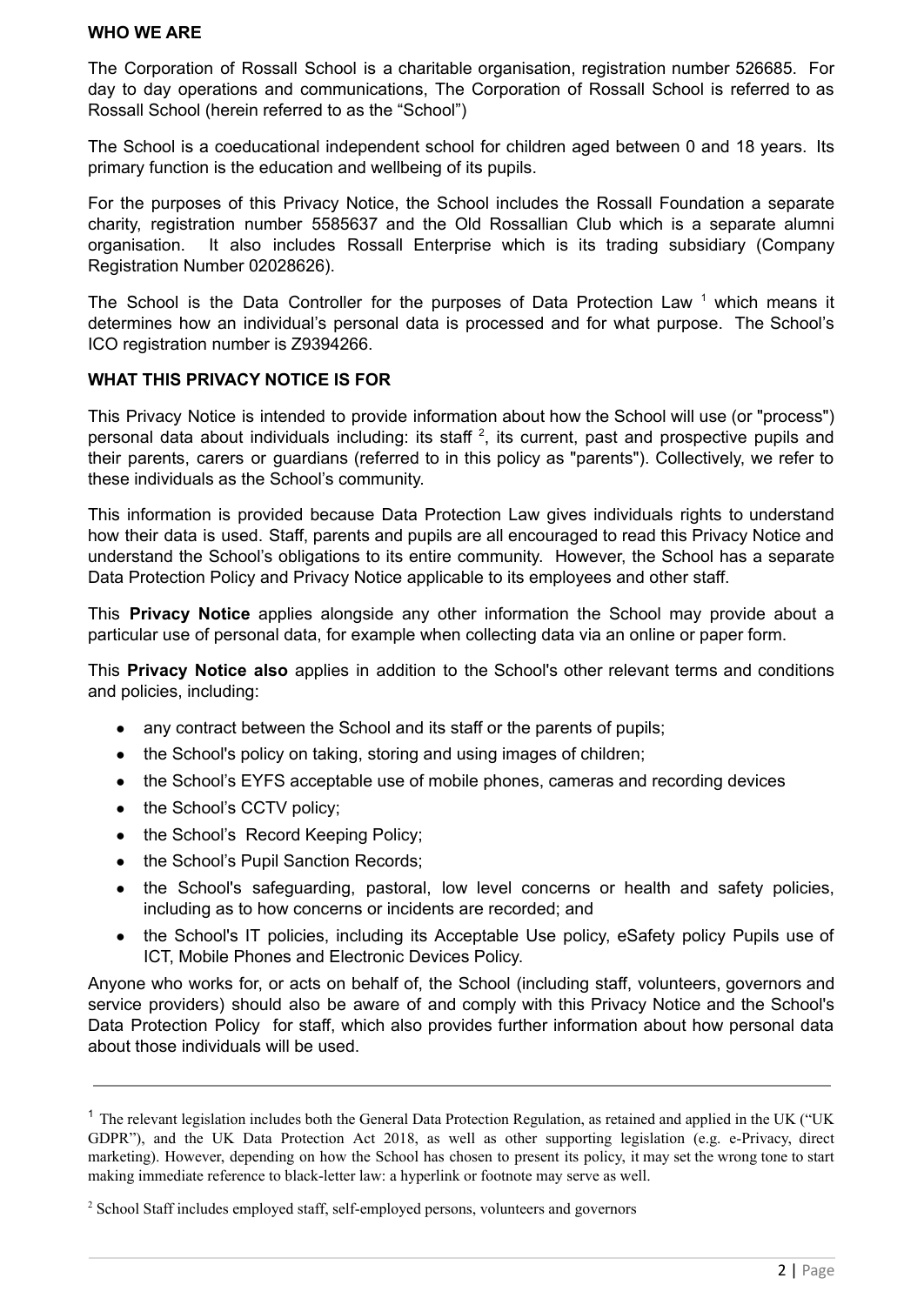#### **RESPONSIBILITY FOR DATA PROTECTION**

The School has appointed Miss Kirstie Allen, Data Manager as the Data Protection Co-ordinator who will deal with all your requests and enquiries concerning the School's uses of your personal data (see section on Your Rights below) and endeavour to ensure that all personal data is processed in compliance with this policy and Data Protection Law.

Requests and enquiries should be sent to the Data Protection Co-ordinator at [datamanager@rossall.org.uk](mailto:datamanager@rossall.org.uk) or Rossall School, Broadway, Fleetwood, FY7 8JW

## **WHY THE SCHOOL NEEDS TO PROCESS PERSONAL DATA**

In order to carry out its ordinary duties to staff, pupils and parents, the School needs to process a wide range of personal data about individuals (including current, past and prospective staff, pupils or parents) as part of its daily operation.

Some of this activity the School will need to carry out in order to fulfil its legal rights, duties or obligations – including those under a contract with its staff, or parents of its pupils.

Other uses of personal data will be made in accordance with the School's legitimate interests, or the legitimate interests of another, provided that these are not outweighed by the impact on individuals, and provided it does not involve special or sensitive types of data.

The School expects that the following uses will fall within that category of its (or its community's) "**legitimate interests**":

- For the purposes of pupil selection (and to confirm the identity of prospective pupils and their parents);
- To provide education services, including musical education, physical training or spiritual development, career services, and extra-curricular activities to pupils, and monitoring pupils' progress and educational needs;
- To assess means-tested bursary applications, in order to make fee remission awards;
- For the purpose of determining the suitability of awarding a Scholarship;
- For the purposes of keeping in touch with parents, alumni and other members of the School community to keep them updated about activities, including sending updates and newsletters, by email and by post;
- Maintaining relationships with alumni and the School community, including direct marketing or fundraising activity;
- For the purposes of donor due diligence, and to confirm the identity of prospective donors and their background and relevant interests;
- For the purposes of management planning and forecasting, research and statistical analysis, including that imposed or provided for by law (such as tax, diversity or gender pay gap analysis);
- To enable relevant authorities to monitor the School's performance and to intervene or assist with incidents as appropriate;
- To give and receive information and references about past, current and prospective pupils, including relating to outstanding fees or payment history, to/from any educational institution that the pupil attended or where it is proposed they attend; and to provide references to potential employers of past pupils;
- To enable pupils to take part in national or other assessments, including cognitive ability testing, and to publish the results of public examinations or other achievements of pupils of the School;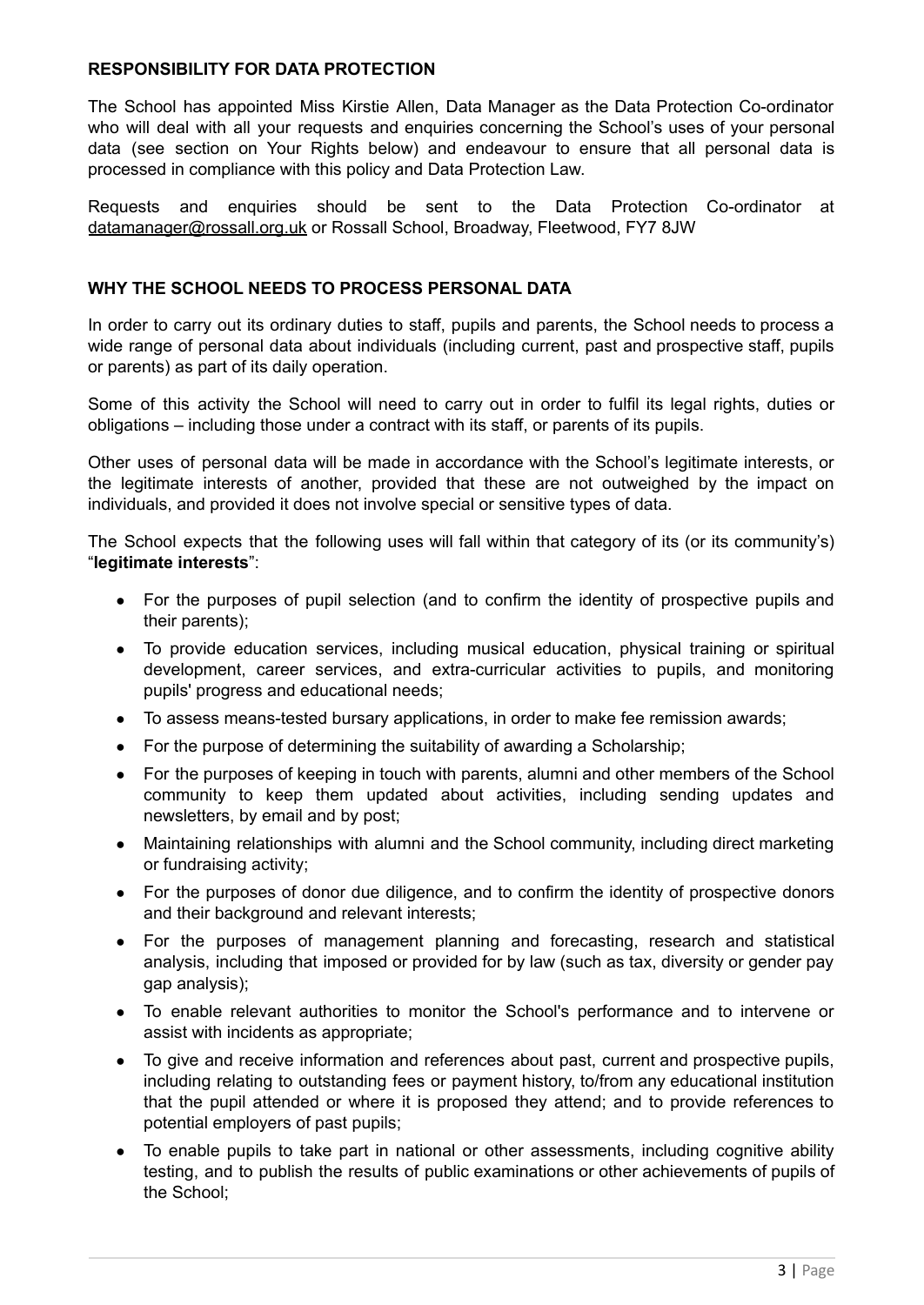- To ascertain whether any person is a 'Blocked Person' under UK Economic Sanctions laws, Uk anti-money laundering law, or UK Anti-Corruption laws.
- To safeguard pupils' health and welfare and provide appropriate pastoral care;
- To monitor (as appropriate) use of the School's IT and communications systems in accordance with the School's IT: acceptable use policy;
- To make use of photographic images of pupils in school publications, on the School website and (where appropriate) on the School's social media channels in accordance with the School's policy on taking, storing and using images of children;
- For security purposes, including CCTV in accordance with the School's CCTV policy;
- For regulatory record keeping/compliance purposes in respect of immigration requirements, as a visa sponsor;
- To carry out or cooperate with any school or external complaints, disciplinary or investigation process; and
- Where otherwise reasonably necessary for the School's purposes, including to obtain appropriate professional advice and insurance for the School.

In addition, the School will on occasion need to process **special category personal data** (concerning health, ethnicity, religion, or sexual life) or criminal records information (such as when carrying out DBS checks) in accordance with rights or duties imposed on it by law, including as regards safeguarding and employment, or from time to time by explicit consent where required. These reasons will include:

- To safeguard pupils' welfare and provide appropriate pastoral (and where necessary, medical) care, and to take appropriate action in the event of an emergency, incident or accident, including by disclosing details of an individual's medical condition or other relevant information where it is in the individual's interests to do so: for example for medical advice, for social protection, safeguarding, and cooperation with police or social services, for insurance purposes or to caterers or organisers of school trips who need to be made aware of dietary or medical needs;
- To comply with public health requirements in respect of Covid-19 (or similar) testing: including managing on-site testing and/or processing the results of test taken by pupils or other members of the School community, and sharing this information with relevant health authorities;
- To provide educational services in the context of any special educational needs of a pupil;
- To provide spiritual education in the context of any religious beliefs;
- To run any of its systems that operate using ID badges, such as for security and other forms of pupil identification;
- As part of any school or external complaints, disciplinary or investigation process that involves such data, for example if there are SEND, health or safeguarding elements; or
- For legal and regulatory purposes (for example child protection, diversity monitoring, health and safety and immigration/visa sponsorship compliance) and to comply with its legal obligations and duties of care.

## **THE SCHOOL WILL PROVIDE ADDITIONAL NOTIFICATION OUTSIDE THE PRIVACY NOTICE AND IN SOME CASES SEEK TO OBTAIN CONSENT**

- **●** Direct Marketing: this includes communications promoting the "aims and ideals" of the School as well as communications about fundraising activities, with strict consent rules where it is send by electronic means (e.g. email or SMS) or if the School wants to make marketing calls to parents or alumni;
- **●** Examination Results**:** the School will separately inform pupils and parents (and provide an opportunity to raise any objections) where it intends to publish exam results other than on an anonymous bases (e.g. if released to the media or on a publicly accessible website/notice board);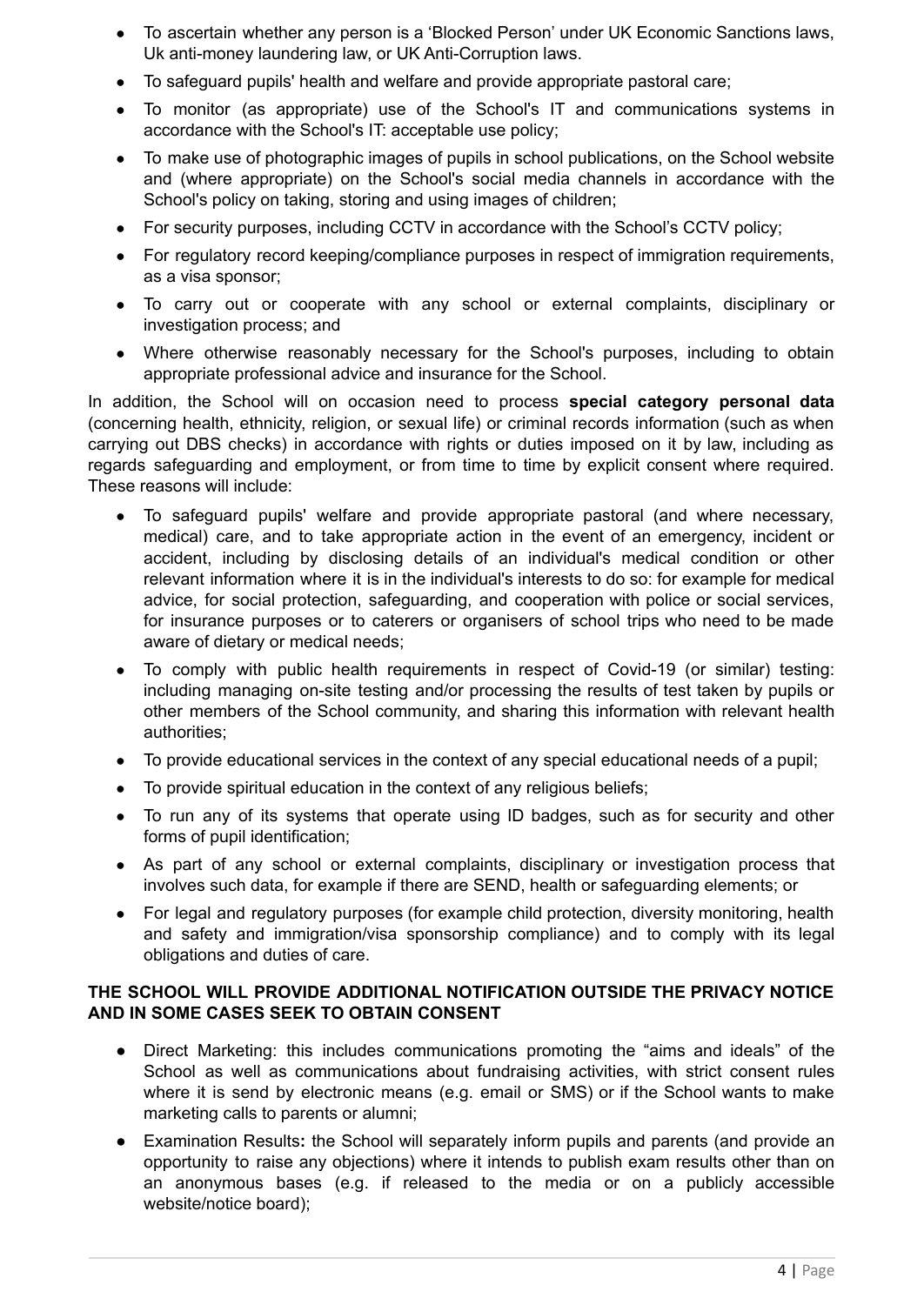- **●** Covid-19: the School will request and collect information concerning vaccination status, covid health status of pupils and other members of the School Community;
- Monitoring emails, internet and telephone usage: strict rules apply to monitoring of pupil internet use, emails and calls (except where this is done on an anonymous basis, e.g to monitor email or internet traffic within the School as a whole). Although KCSIE prescribes that schools have in place appropriate filtering and monitoring for the purposes of safeguarding, this will not be used as a basis to allow casual or routine interception of communications, notably calls and messaging. However, monitoring may become justifiable in certain circumstances in compliance with KCSIE.;
- Using certain types of Special Category Personal Data: the School will seek explicit consent to hold and use Special Category Personal Data when there is a need to obtain this data;
- Unexpected or intrusive uses of images of pupils: certain uses, such as CCTV or school photography for use in the School's own internal media (notice boards management information system, Identity Cards, etc) or "community" media (e.g. its publications, newsletters), are considered to be part of the legitimate interest of the School. However for use in external media (website, social media, press release and prospectus), the School will seek consent. Please remember that, once given, consent may be withdrawn at any time;
- Remote Learning Provision: The School has carefully selected remote learning platforms that uphold the highest of standards with regards to security and protection of our pupils and their personal data. Platforms include Google Classroom and Zoom. Further information on how each platform protects your personal data can be found on their respective websites.

## **TYPES OF PERSONAL DATA PROCESSED BY THE SCHOOL**

This will include by way of example:

- names, addresses, telephone numbers, e-mail addresses and other contact details;
- car details (about those who use our car parking facilities);
- bank details and other financial information, e.g. about parents (or others) who pay fees to the School, and any anti-money laundering information we are required to collect by law;
- current, past, and prospective pupils' academic, disciplinary, admissions and attendance records (including information about any special needs), and examination scripts and marks;
- Child Protection records (where applicable)
- nationality and other immigration status information (eg right to study), including copies of passport information;
- where appropriate, information about individuals' health and welfare, and contact details for their next of kin, which includes medication and visits to the School's medical centre;
- references given or received by the School about pupils, and relevant information provided by previous educational establishments and/or other professionals or organisations working with pupils;
- correspondence with and concerning staff, pupils and parents past and present; and
- images of pupils (and occasionally other individuals) engaging in school activities, and images captured by the School's CCTV system (in accordance with the School's policy on taking, storing and using images of children);
- Pupil photograph will be used in the School Management information system and on their School lanyard;
- Alumni data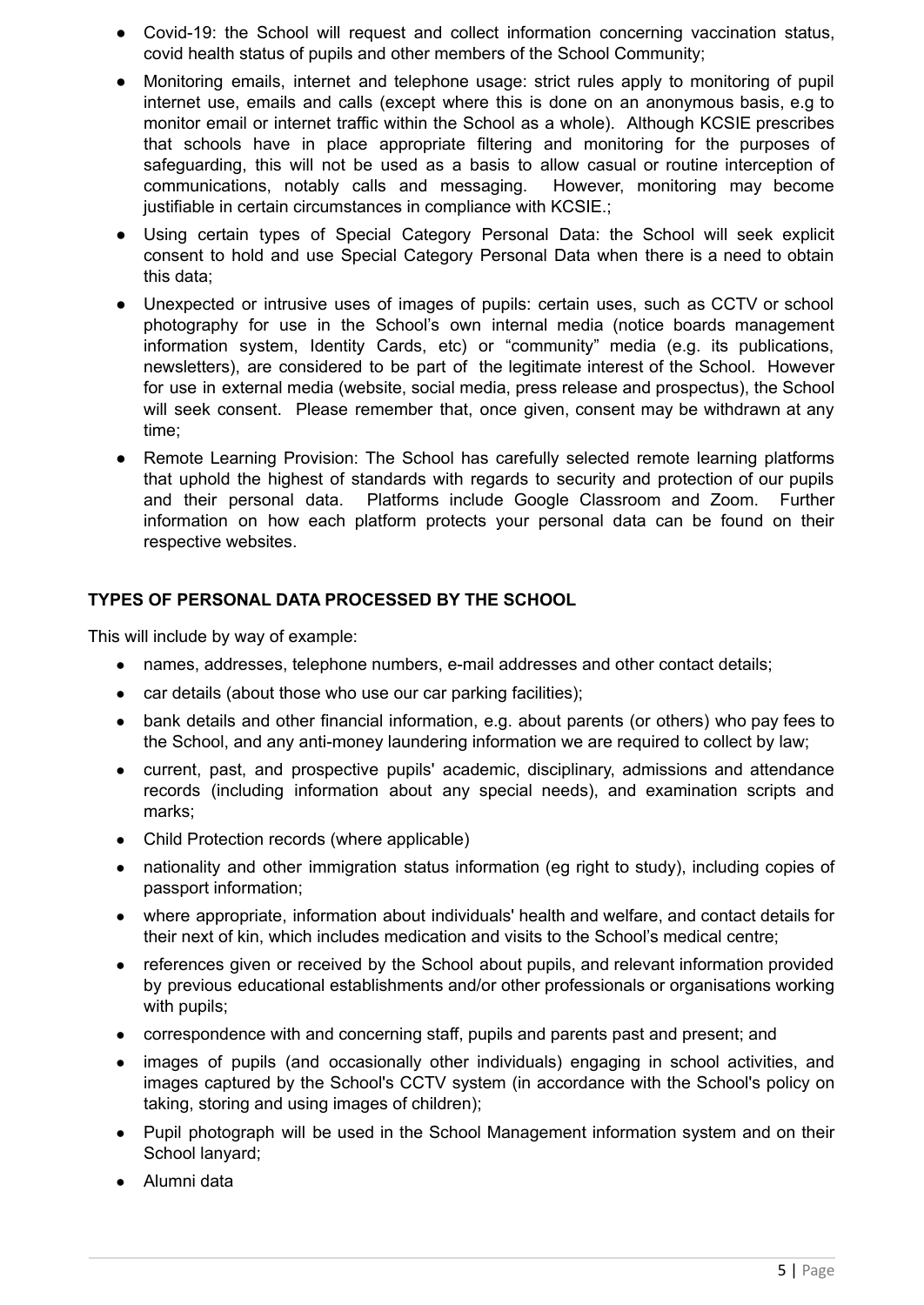# **HOW THE SCHOOL COLLECTS DATA**

Generally, the School receives personal data from the individual directly (including, in the case of pupils, from their parents, guardians or representatives). This may be via a form, or simply in the ordinary course of interaction or communication (such as email or written assessments).

However in some cases personal data will be supplied by third parties (for example another School, or other professionals or authorities working with that individual); or collected from publicly available resources.

For International individuals the School will receive data from outside the UK.

- EEA individuals data is covered by the EU GDPR adequacy decision which allows the School to continue to process data to and from the EEA in accordance with GDPR guidelines.
- Individuals outside of the EEA will have their data collected and processed using UK GDPR principles and adequate levels of protection.

The School will only transfer data outside the UK if the country is covered by the Adequacy decision, has adequate levels of protection and safeguards or under restricted transfer exception

- Individual has consented to the transfer of personal data
- The School has a contract or requires the data to be able to entering into a contract with the individual(s)

## **WHO HAS ACCESS TO PERSONAL DATA AND WHO THE SCHOOL SHARES IT WITH**

Processing by third parties: For the most part, personal data collected by the school will remain within the School, and will be processed by appropriate individuals only in accordance with access protocols. However, some functions are outsourced including cloud storage, mailing, apps, and software for use in the classroom. This type of external data processing is always subject to contractual assurances that personal data will be kept securely and used only in accordance with the School's specific directions, and in accordance with the Data Protection Law.

Data sharing: Occasionally, the School will need to share personal information relating to its community with third parties, such as:

- The School doctor;
- professional advisers (e.g. lawyers, insurers, PR advisers, accountants, visa consultants);
- government authorities (e.g. HMRC, DfE, police, Home Office, a relevant public health/NHS body and/or the local authority);
- examination boards;
- trip and tour operators:
- School transport providers:
- appropriate regulatory bodies e.g. the Teaching Regulation Agency, the Independent Schools Inspectorate, the Charity Commission or the Information Commissioner;
- Scholarship and Fee Remission Trusts, which is usually by way of consent;
- Rossall Foundation and The Rossallian Club; and
- The School's Friends of Rossall and School Governors.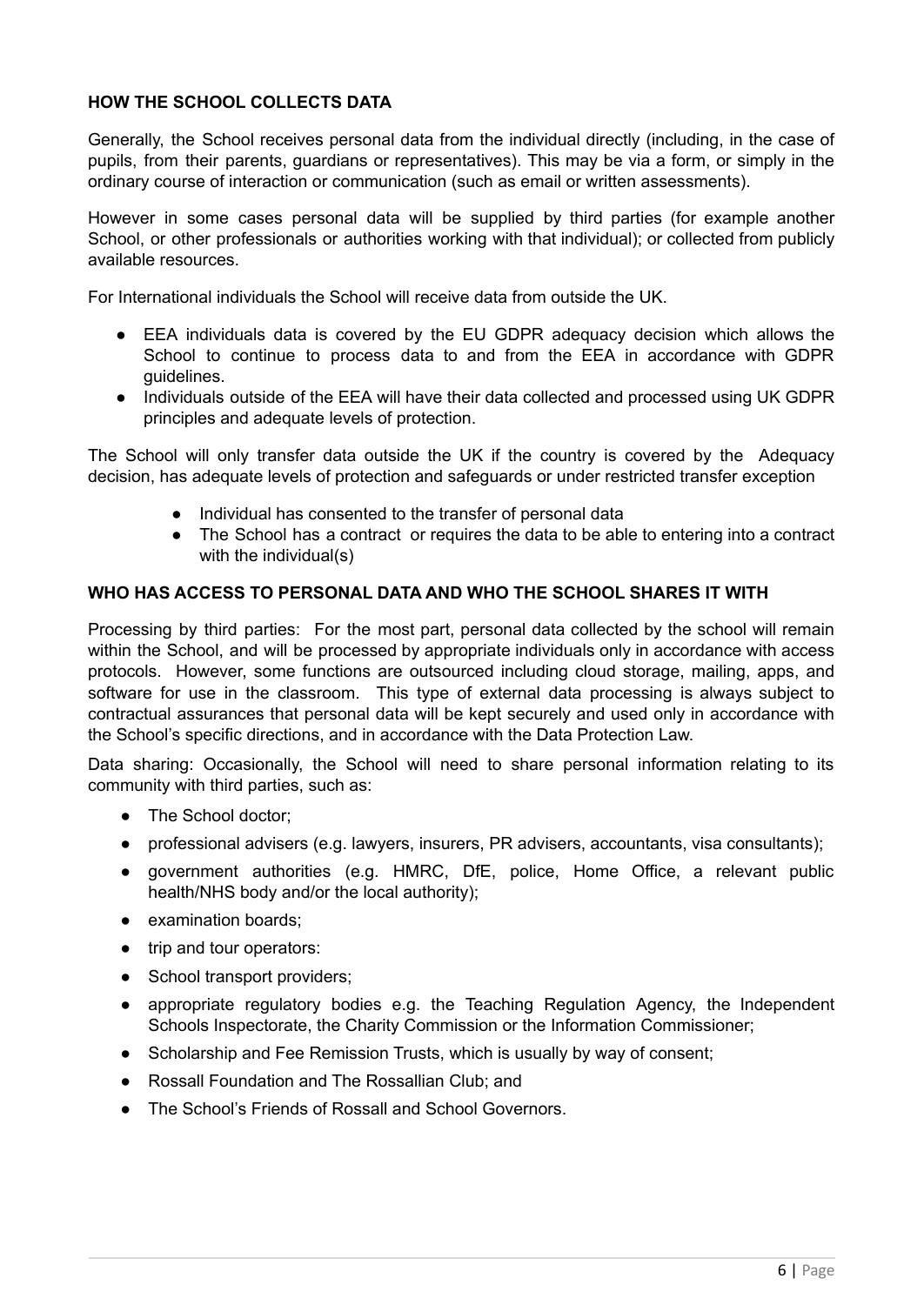# **ACCESS TO SENSITIVE DATA**

Particularly strict rules of access in the context of "special category" data, most notably:

- medical records; and
- pastoral or safequarding files.

**Medical data.** The School needs to process such information to comply with statutory duties and to keep pupils and others safe, but the school will ensure only authorised staff can access information on a need-to-know basis. This may include wider dissemination if needed for school trips or for catering purposes. Express consent will be sought where appropriate.

However, a certain amount of any medical, pastoral and SEND pupil's relevant information will need to be provided to staff more widely in the context of providing the necessary care and education that the pupil requires.

**Safeguarding data.** Staff, pupils and parents are reminded that the School is under duties imposed by law and statutory guidance (including Keeping Children Safe in Education) to record or report incidents and concerns that arise or are reported to it, in some cases regardless of whether they are proven, if they meet a certain threshold of seriousness in their nature or regularity. This is likely to include file notes on personnel or safeguarding files, and in some cases referrals to relevant authorities such as the LADO or police. For further information about this, please view the School's Safeguarding and Child Protection Policy.

For the purposes of maintaining a safe and secure environment, the School reserves the right to monitor all internet traffic through its filtering systems and all domain joined devices through e-Safe monitoring software and services

#### **HOW LONG WE KEEP PERSONAL DATA**

The School will retain personal data securely and only in line with how long it is necessary to keep for a legitimate and lawful reason. Typically, the legal recommendation for how long to keep ordinary staff and pupil personnel files is up to 7 years following departure from the School. However, incident reports and safeguarding files will need to be kept much longer, in accordance with specific legal requirements (eg IICSA).

If you have any specific queries about how our retention policy is applied, or wish to request that personal data that you no longer believe to be relevant is considered for erasure, please contact Data Protection Co-ordinator at datamanager@rossall.org.uk. However, please bear in mind that the School will often have lawful and necessary reasons to hold on to some personal data even following such a request.

A limited and reasonable amount of information will be kept for archiving purposes, for example; and even where you have requested we no longer keep in touch with you, we will need to keep a record of the fact in order to fulfil your wishes (called a "suppression record").

Please refer to the School's Record Keeping Policy for further details.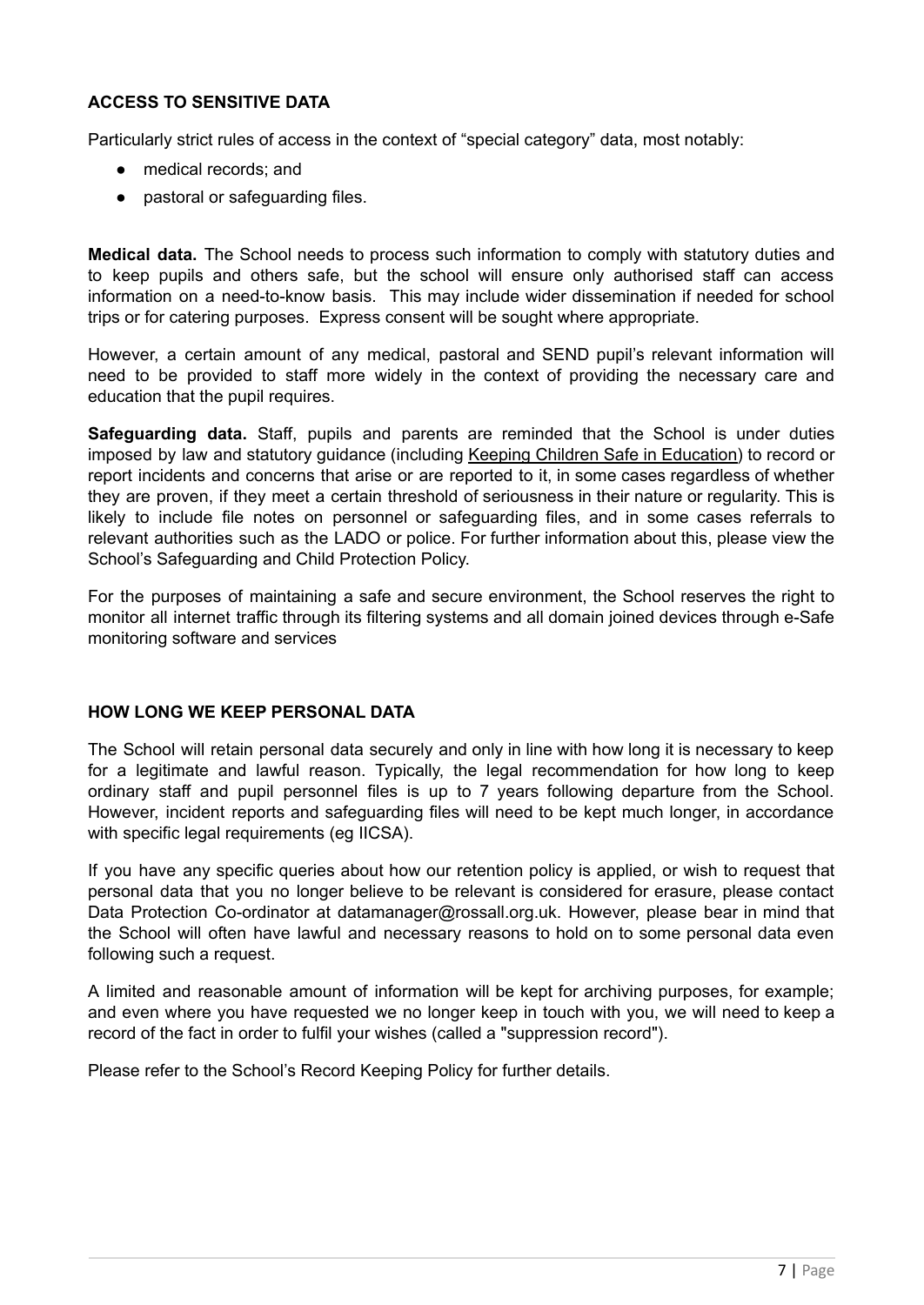# **KEEPING IN TOUCH AND SUPPORTING THE SCHOOL**

The School, Rossall Foundation and The Rossallian Club will use the contact details of parents, alumni and other members of the School community to keep them updated about the activities of the School, or alumni and parent events of interest, including by sending updates and newsletters, by email, SMS, App and by post. Unless the relevant individual objects, the school will also:

- Share personal data about parents and/or alumni, as appropriate, with organisations set up to help establish and maintain relationships with the School community, such as the Friends of Rossall;
- Contact parents and/or alumni (including via the organisations above) by post and email in order to promote and raise funds for the School and, where appropriate, other worthy causes;

Should you wish to limit or object to any such use, or would like further information about them, please contact the Data Protection Co-ordinator in writing. You always have the right to withdraw consent, where given, or otherwise object to direct marketing or fundraising. However, the School is nonetheless likely to retain some of your details (not least to ensure that no more communications are sent to that particular address, email or telephone number).

## **YOUR RIGHTS**

Individuals have various rights under Data Protection Law to access and understand personal data about them held by the School, and in some cases ask for it to be erased or amended or have it transferred to others, or for the School to stop processing it, but subject to certain exemptions and limitations.

Any individual wishing to access or amend their personal data, or wishing it to be transferred to another person or organisation, or who has some other objection to how their personal data is used, should put their request in writing to the Data Protection Co-ordinator at datamanager@rossall.org.uk**.**

The School will endeavour to respond to any such written requests as soon as is reasonably practicable and in any event within statutory time-limits (which is one month in the case of requests for access to information, but actually fulfilling more complex requests may take 1-2 months longer).

**Rights of access, etc:** The School will be better able to respond quickly to smaller, targeted requests for information made during term time. If the request for information is manifestly excessive or similar to previous requests, the School may ask you to reconsider, or require a proportionate fee for the administrative costs of complying with the request, or in certain cases refuse the request (but only where Data Protection Law allows it, and in accordance with relevant and regulatory guidance).

If you consider that the personal data we hold about you is inaccurate, please let us know. However the school will not necessarily delete or amend views, opinions, notes or records purely on the request of an individual who disputes the account, although we may keep a records of all parties; viewpoints.

**Requests that cannot be fulfilled:** You should be aware that GDPR rights (including the right of access) are limited to your own personal data, and certain data is exempt. This will include information which identifies other individuals (and parents need to be aware this may include their own children, in certain limited situations – please see further below), or information which is subject to legal privilege (for example legal advice given to or sought by the School, or documents prepared in connection with a legal action, or where a duty of confidence is owed by a legal adviser).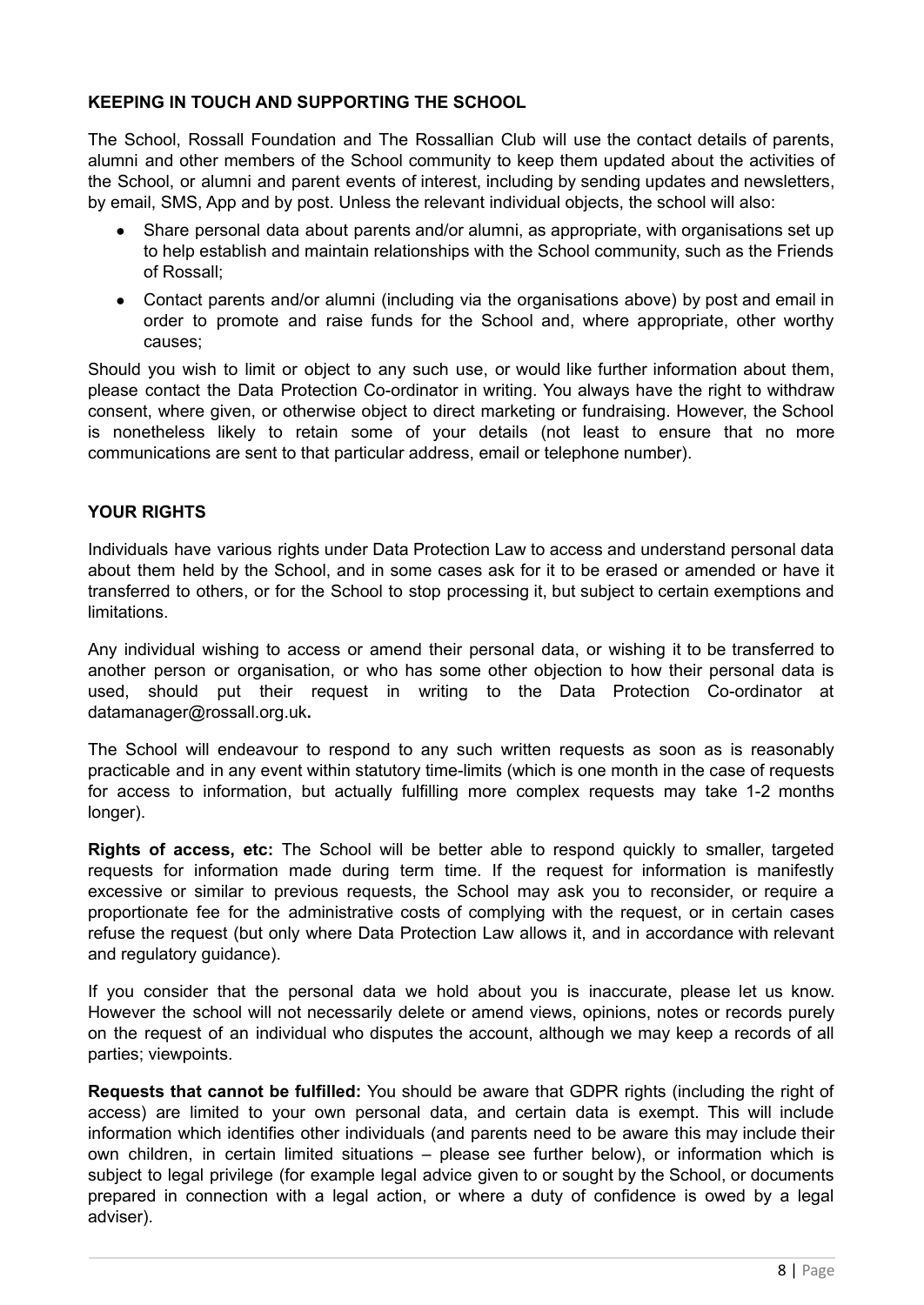The School is also not required to disclose any pupil examination scripts (or other information consisting solely of pupil test answers, potentially including in mock exam scripts or other types of exams/tests used to assess performance - although markers' comments may still be disclosable if they constitute pupil personal data). The School is also not required to provide examination or other test marks ahead of any ordinary publication, nor share any confidential reference given by the School itself for the purposes of the education, training or employment of any individual.

You may have heard of the "right to be forgotten". However, we will sometimes have compelling reasons to refuse specific requests to amend, delete or stop processing your (or your child's) personal data: for example, a legal requirement, or where it falls within a legitimate interest identified in this Privacy Notice. Generally, if the School still considers the processing of personal data to be reasonably necessary, it is entitled to continue. All such requests will be considered on their own merits.

**Requests by or on behalf of Pupils:** Pupils can make subject access requests for their own personal data, provided that, in the reasonable opinion of the School, they have sufficient maturity to understand the request they are making see section **Whose Rights?** below). A pupil of any age may ask a parent or other representative to make a subject access request on his/her behalf.

Indeed, while a person with parental responsibility will generally be entitled to make a subject access request on behalf of younger pupils, the law still considers the information in question to be the child'. For older pupils, the parent making the request may need to evidence their child's authority for the specific request. Requests not considered in the child's best interests may sometimes be refused.

Pupils at Rossall School aged 13 and above are generally assumed to have this level of maturity, although this will depend on both the child and the personal data requested, including any relevant circumstances at home. Pupils younger than 13 may however be sufficiently mature to have a say in this decision, depending on the child and the circumstances. Therefore the School will consider all subject access requests from pupils on a case by case basis.

**Parental requests, etc:** It should be clearly understood that the rules on subject access are not the sole basis on which information requests are handled. Parents may not have a statutory right to information, but they and others will often have a legitimate interest or expectation in receiving certain information about pupils without their consent. The School may consider there are lawful grounds for sharing with or without reference to that pupil.

Parents will in general receive educational and pastoral updates about their children, in accordance with the Parent Contract. Where parents are separated, the School will in most cases aim to provide the same information to each person with parental responsibility, but may need to factor in all the circumstances including the express wishes of the child, court orders, or pastoral issues.

All information requests from, on behalf of, or concerning pupils – whether made under subject access or simply as an incidental request – will therefore be considered on a case by case basis.

**Consent:** Where the School is relying on consent as a means to process personal data, any person may withdraw this consent at any time (subject to similar age considerations as above). Examples where we do rely on consent are: e.g. certain types of uses of images, certain types of fundraising activity. Please be aware however that the School may not be relying on consent but have another lawful reason to process the personal data in question even without your consent.

That reason will usually have been asserted under this Privacy Notice, or may otherwise exist under some form of contract or agreement with the individual (e.g. an employment or parent contract, or because a purchase of goods, services or membership of an organisation such as an alumni or parents' association has been requested).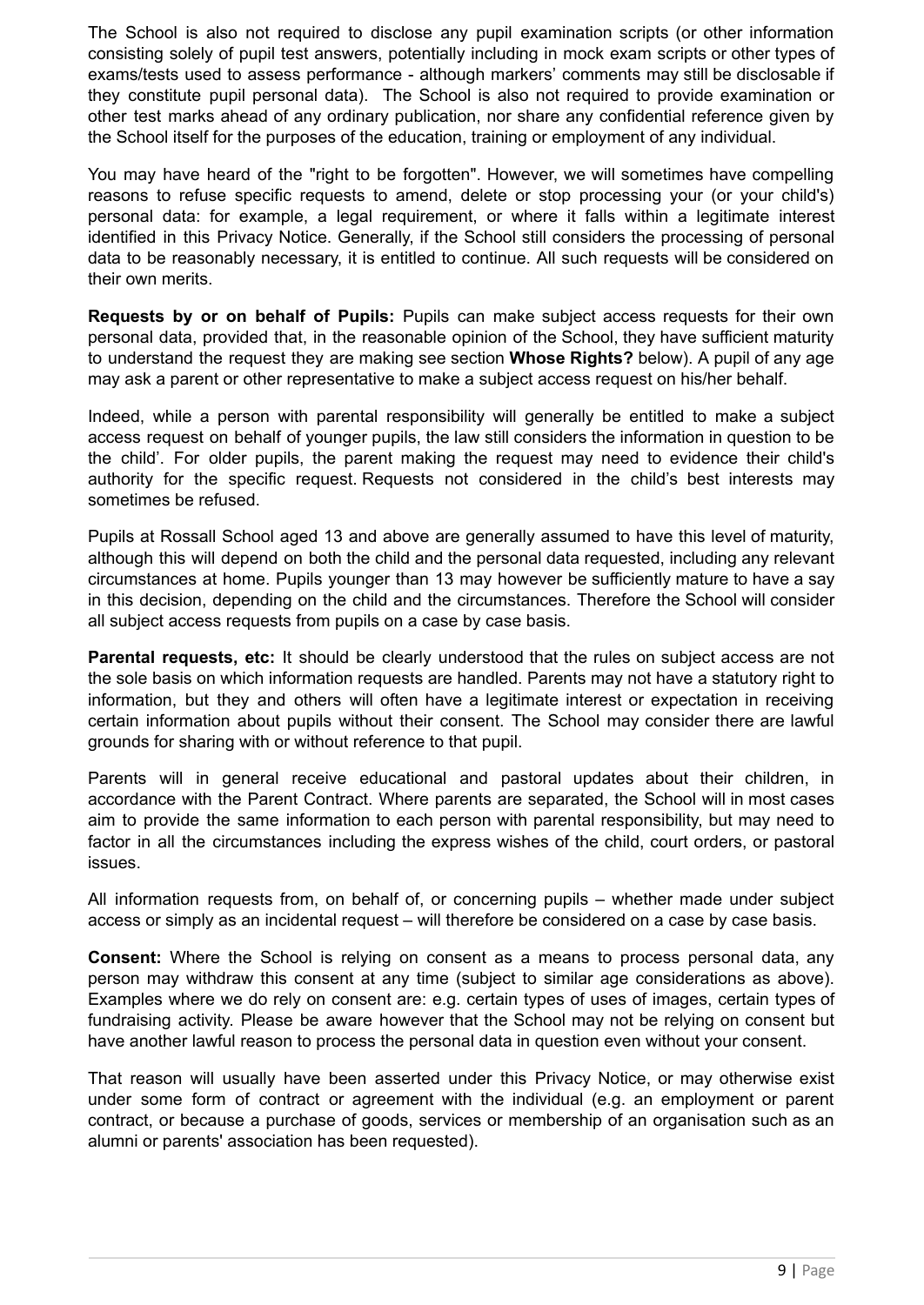**Whose rights?** The rights under Data Protection Law belong to the individual to whom the data relates. However, the School will often rely on parental authority or notice for the necessary ways it processes personal data relating to pupils – for example, under the parent contract, or via a form. Parents and pupils should be aware that this is not necessarily the same as the School relying on strict consent (see section on Consent above).

Where consent is required, it may in some cases be necessary or appropriate – given the nature of the processing in question, and the pupil's age and understanding – to seek the pupil's consent. Parents should be aware that in such situations they may not be consulted, depending on the interests of the child, the parents' rights at law or under their contract, and all the circumstances.

In general, the School will assume that pupils' consent is not required for ordinary disclosure of their personal data to their parents, e.g. for the purposes of keeping parents informed about the pupil's activities, progress and behaviour, and in the interests of the pupil's welfare. That is unless, in the School's opinion, there is a good reason to do otherwise.

However, where a pupil seeks to raise concerns confidentially with a member of staff and expressly withholds their agreement to their personal data being disclosed to their parents, the School may be under an obligation to maintain confidentiality unless, in the School's opinion, there is a good reason to do otherwise; for example where the School believes disclosure will be in the best interests of the pupil or other pupils, or if required by law.

Pupils are required to respect the personal data and privacy of others, and to comply with the E-Safety Policy - Appendix B, Pupils use of ICT, Mobile Phones and Electronic Devices Policy, Social Media Policy for pupils, and the School rules. Staff are under professional duties to do the same covered under the relevant E-Safety Policy - Appendix A

## **DATA ACCURACY AND SECURITY**

The School will endeavour to ensure that all personal data held in relation to an individual is as up to date and accurate as possible. Individuals must please notify the data office by email [data@rossall.org.uk](mailto:data@rossall.org.uk) of any significant changes to important information, such as contact details, held about them. Responsibility for changes in information relating to the individual rests with the individual, in relation to students this rests with the parent.

An individual has the right to request that any out-of-date, irrelevant or inaccurate or information about them is erased or corrected (subject to certain exemptions and limitations under Data Protection Law): please see above for details of why the School may need to process your data, and who you may contact if you disagree.

The School will take appropriate technical and organisational steps to ensure the security of personal data about individuals, including policies around use of technology and devices, and access to School systems. All staff and governors will be made aware of this policy and their duties under Data Protection Law and receive relevant training.